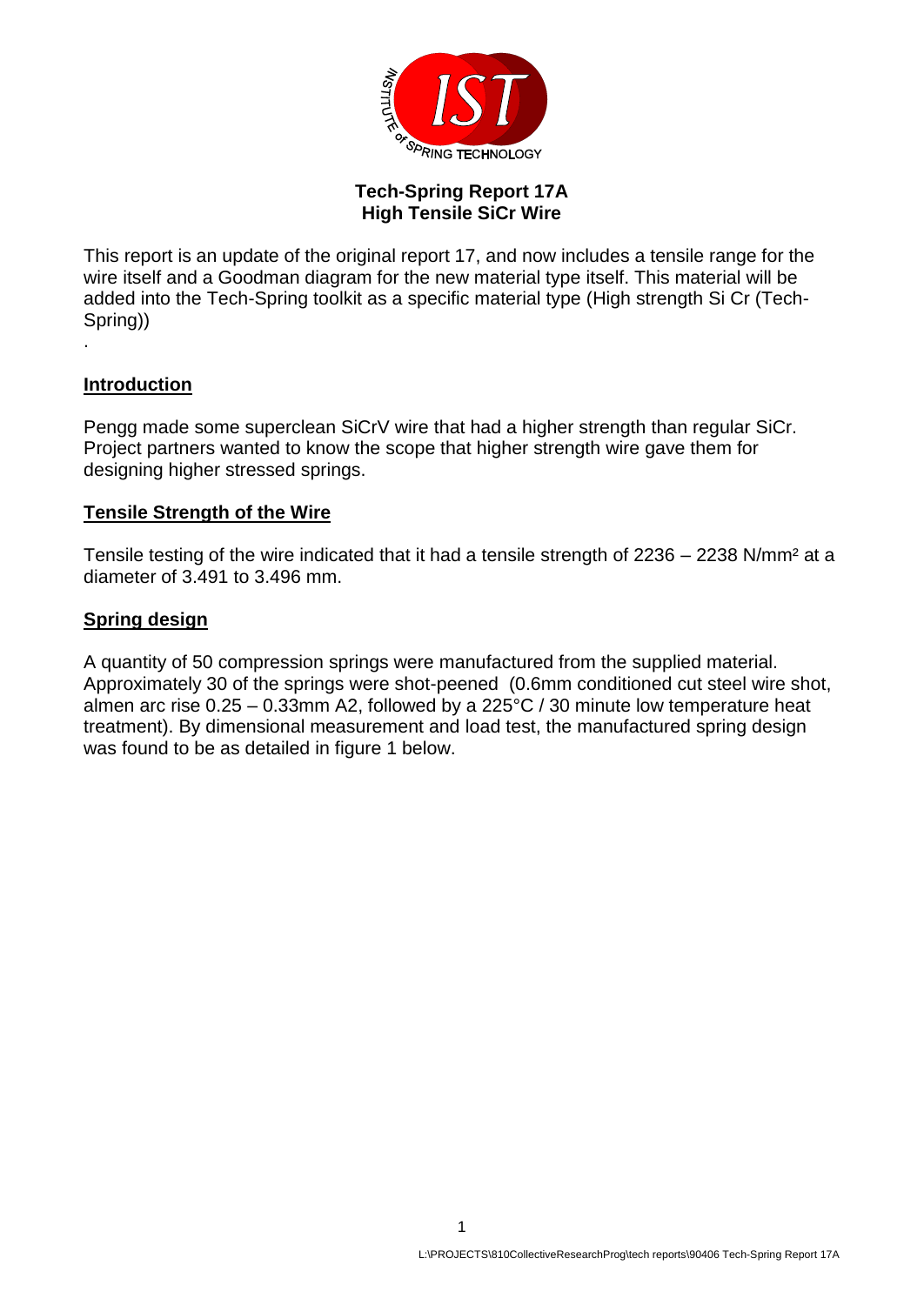

| INSTITUTE OF SPRING TECHNOLOGY                                                                                                                                                                                   | Date:                                                                                                        | 21/07/2008 15:40:39                                                 |                                                                        |                                                                                                                                                                                                                                                 |                                                                                                                          |                                                          |
|------------------------------------------------------------------------------------------------------------------------------------------------------------------------------------------------------------------|--------------------------------------------------------------------------------------------------------------|---------------------------------------------------------------------|------------------------------------------------------------------------|-------------------------------------------------------------------------------------------------------------------------------------------------------------------------------------------------------------------------------------------------|--------------------------------------------------------------------------------------------------------------------------|----------------------------------------------------------|
| Identifier:                                                                                                                                                                                                      | 810 - Pengg                                                                                                  |                                                                     |                                                                        |                                                                                                                                                                                                                                                 |                                                                                                                          |                                                          |
| Spring Type Round Wire Compression<br>Designed To:<br>Tolerance Standard:<br>Material<br>EN 10270 Pt2 Silicon -Cr<br>Youngs Mod (E):<br>Rigidity Mod (G):<br>Density:<br>Unprestress:<br>Prestress:<br>End Type: | BS 1726-1: 1987<br>BS 1726-1: 2002<br>206000<br>79500<br>.00000785<br>$0 - 53$<br>53-70<br>Closed and Ground | N/mm^2<br>N/mm <sup>x</sup> 2<br>Ka/mm^3<br>%<br>%                  |                                                                        | <b>Calculated Data</b><br>Solid Lenath:<br>Solid Load:<br>Solid Stress:<br>Stress Factor:<br>Active Coils:<br>Spring Index:<br>Helix Angle:<br>Buckling Possible:<br>Buckling Definite:<br>Spring Pitch:<br>Inside Diameter:<br>Mean Coil Dia.: | 19.72<br>754.08<br>1428.4<br>1.19<br>3.65<br>7.21<br>8.68<br>Not Applicable<br>Not Applicable<br>11.75<br>21.10<br>24.50 | mm.<br>Ν<br>N/mm <sup>4</sup> 2<br>Deg<br>mm<br>mm<br>mm |
| Dead Coils:<br>Tip Thickness:<br>End Fixation:                                                                                                                                                                   | 2.35<br>40.00<br>Fixation not known                                                                          | %                                                                   |                                                                        | Wire Length:<br>Weight / 100:<br>Natural Freq:                                                                                                                                                                                                  | 465.25<br>3.32<br>33347                                                                                                  | mm<br>Кq<br><b>RPM</b>                                   |
| <b>Design Parameters</b><br>Wire Diameter:<br>Outside Diameter:<br>Total Coils:<br>Spring Rate:<br>Free Length:                                                                                                  | 3.40<br>27.90<br>6.00<br>24.74<br>50.20                                                                      | mm<br>mm<br>N/mm<br>mm                                              | (Calculated)                                                           |                                                                                                                                                                                                                                                 |                                                                                                                          |                                                          |
| Stress Data                                                                                                                                                                                                      |                                                                                                              |                                                                     |                                                                        |                                                                                                                                                                                                                                                 |                                                                                                                          |                                                          |
| <b>Operating Positions</b><br>% Tensile<br>Upper                                                                                                                                                                 |                                                                                                              |                                                                     |                                                                        |                                                                                                                                                                                                                                                 |                                                                                                                          |                                                          |
| Tensile<br>FDSiCr<br>2060<br>TDSiCr<br>2010<br>VDSiCr<br>2010<br>Specified                                                                                                                                       | Solid<br>69 P<br>710<br>71 O                                                                                 | 1<br>5U<br>5 U<br>5 U                                               | 2<br>51 U<br>52 U<br>52 U                                              | 3<br>63 P<br>65 P<br>65 P                                                                                                                                                                                                                       |                                                                                                                          |                                                          |
| <b>Operating Data</b>                                                                                                                                                                                            |                                                                                                              |                                                                     | <b>Operating Positions</b>                                             |                                                                                                                                                                                                                                                 |                                                                                                                          |                                                          |
| Length (mm)<br>Load (N)<br>Deflection (mm)<br>Stress (N/mm^2)<br>Stress % Solid<br>Load Tol. Grade 1 (N)<br>Load Tol. Grade 2 (N)<br>O.D. Expansion (N)                                                          |                                                                                                              | 1<br>48.06<br>52.94<br>2.14<br>100<br>7<br>25.04<br>37.56<br>0.0297 | 2<br>27.80<br>554.18<br>22.40<br>1050<br>73<br>35.07<br>52.60<br>0.311 | 3<br>22.45<br>686.54<br>27.75<br>1300<br>91<br>37.71<br>56.57<br>0.386                                                                                                                                                                          |                                                                                                                          |                                                          |

Software Copyright @ 2002-2007 Institute of Spring Technology, Sheffield, UK (V7.43)

# **Figure 1 – Manufactured spring design (after prestress)**

# **Fatigue Testing**

Sets of four springs were fatigue tested from an initial stress value of 100N/mm² to a range of maximum stress values to enable an S-N curve to be produced. To minimise the effects of manufacturing variation on the results obtained, each spring was individually load tested to determine the test lengths corresponding to the required stress level.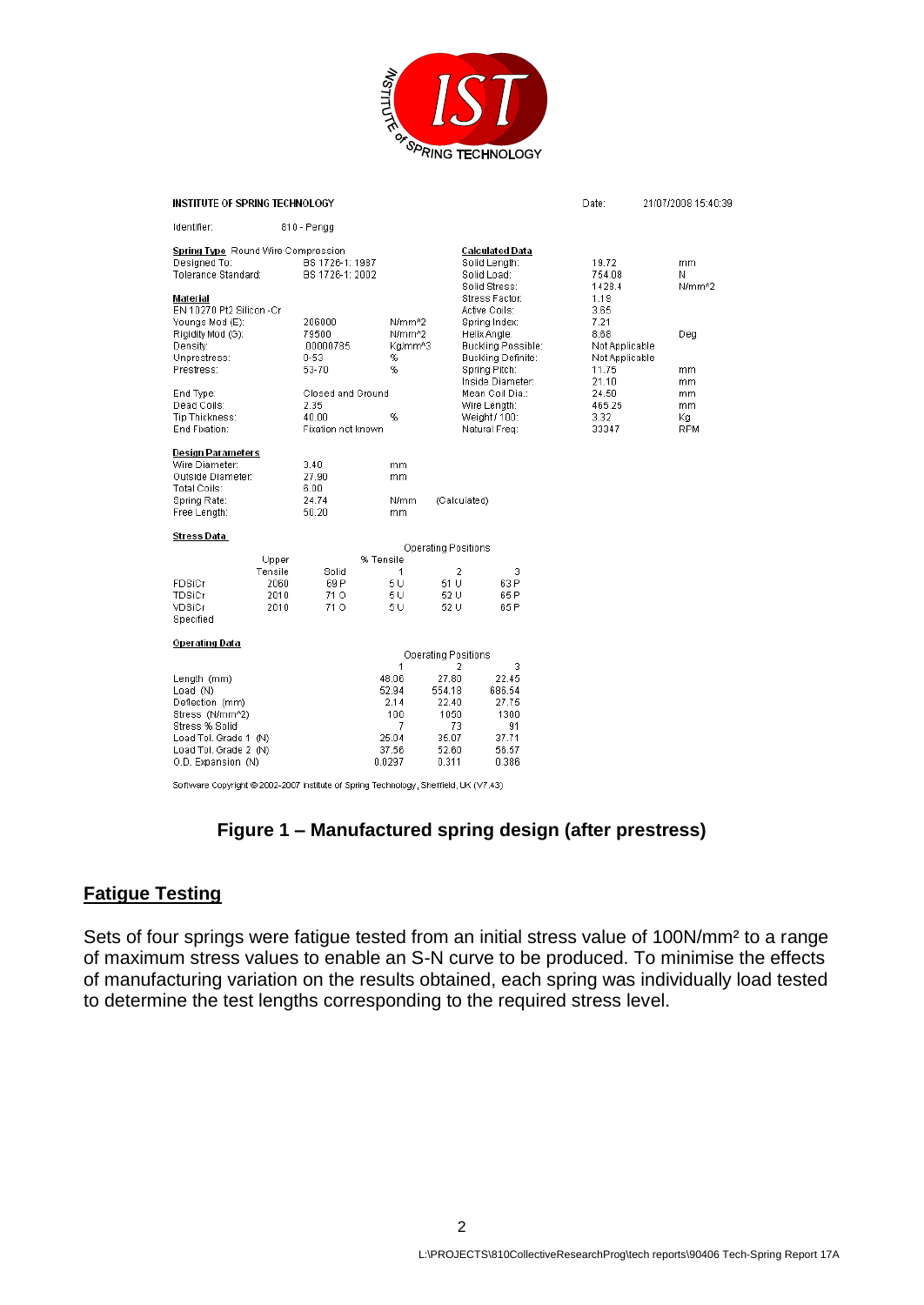

# **Table 1**

| Stress (N/mm <sup>2</sup> ) |              | <b>Cycles completed</b> | <b>Broken</b>  | <b>Unbroken</b> |
|-----------------------------|--------------|-------------------------|----------------|-----------------|
| <b>Initial</b>              | <b>Final</b> |                         |                |                 |
|                             |              |                         |                |                 |
| 100                         | 1050         | 10,000,000              |                | Χ               |
| 100                         | 1050         | 10,000,000              |                | X               |
| 100                         | 1050         | 10,000,000              |                | X               |
| 100                         | 1050         | 10,000,000              |                | X               |
|                             |              |                         |                |                 |
| 100                         | 1100         | 9,537,690               | X              |                 |
| 100                         | 1100         | 9,180,300               | $\mathsf{X}$   |                 |
| 100                         | 1100         | 10,000,000              |                | X               |
| 100                         | 1100         | 10,000,000              |                | X               |
| 100                         | 1150         | $<$ 10,000,000          | X              |                 |
| 100                         | 1150         | 6,671,920               | X              |                 |
| 100                         | 1150         | 9,009,470               | X              |                 |
| 100                         | 1150         | 8,918,780               | $\overline{X}$ |                 |
|                             |              |                         |                |                 |
| 100                         | 1200         | 7,946,100               | X              |                 |
| 100                         | 1200         | 10,000,000              |                | X               |
| 100                         | 1200         | 4,479,360               | X              |                 |
| 100                         | 1200         | 7,417,790               | $\overline{X}$ |                 |
|                             |              |                         |                |                 |
| 100                         | 1250         | 4,485,120               | X              |                 |
| 100                         | 1250         | 5,638,210               | X              |                 |
| 100                         | 1250         | 4,690,380               | $\sf X$        |                 |
| 100                         | 1250         | 7,708,850               | $\overline{X}$ |                 |
| 100                         | 1300         | 1,864,390               | X              |                 |
| 100                         | 1300         | 2,558,670               | X              |                 |
| 100                         | 1300         | 2,203,590               | $\mathsf X$    |                 |
| 100                         | 1300         | 2,275,570               | X              |                 |
|                             |              |                         |                |                 |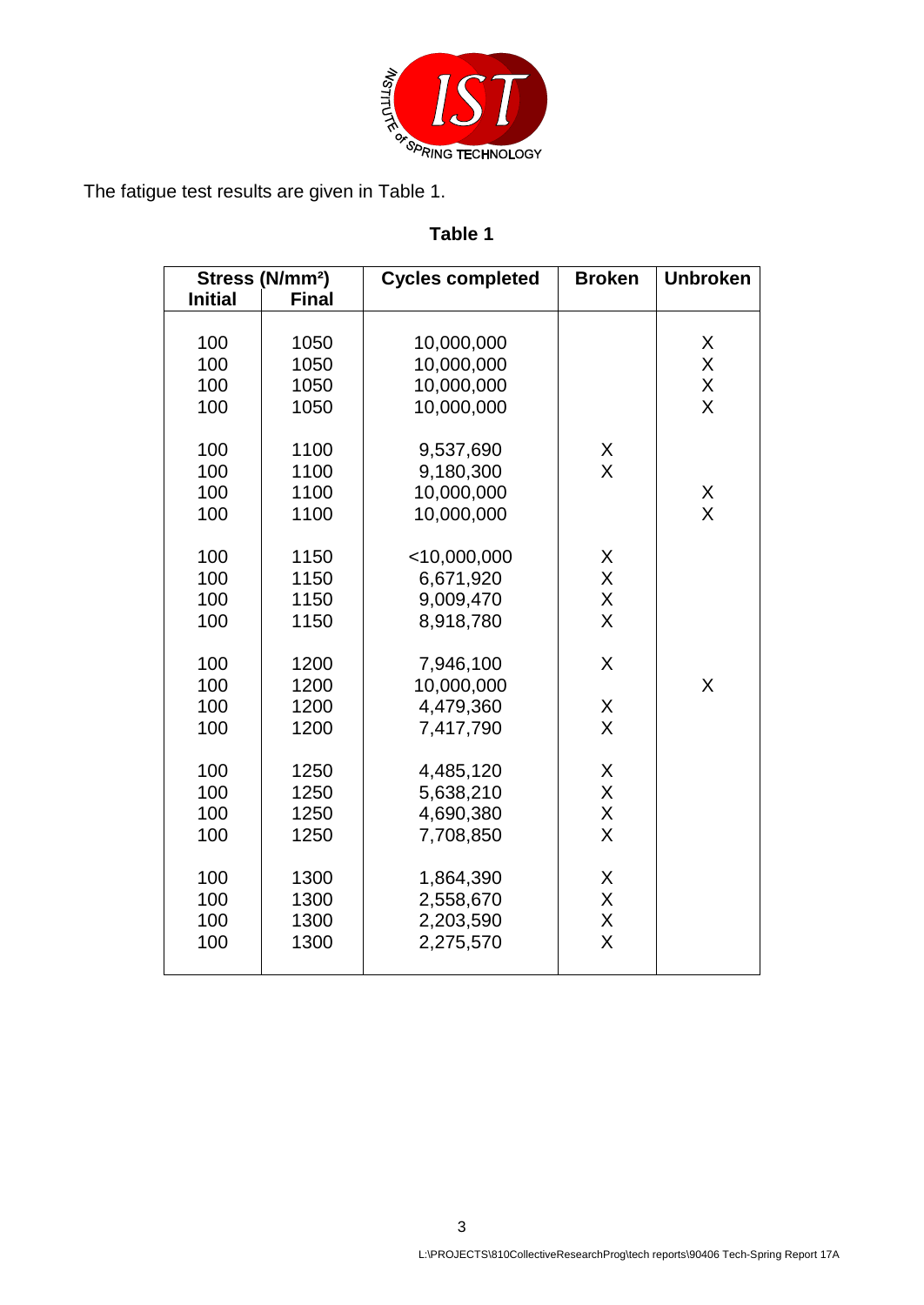





**Figure 4 – S-N curve**

# **Discussion**

Goodman diagrams are included below (figures 2 and 3) showing the performance of silicon chrome material compression springs which would be predicted, using currently available IST data, for the lowest and highest stress values used in this investigation.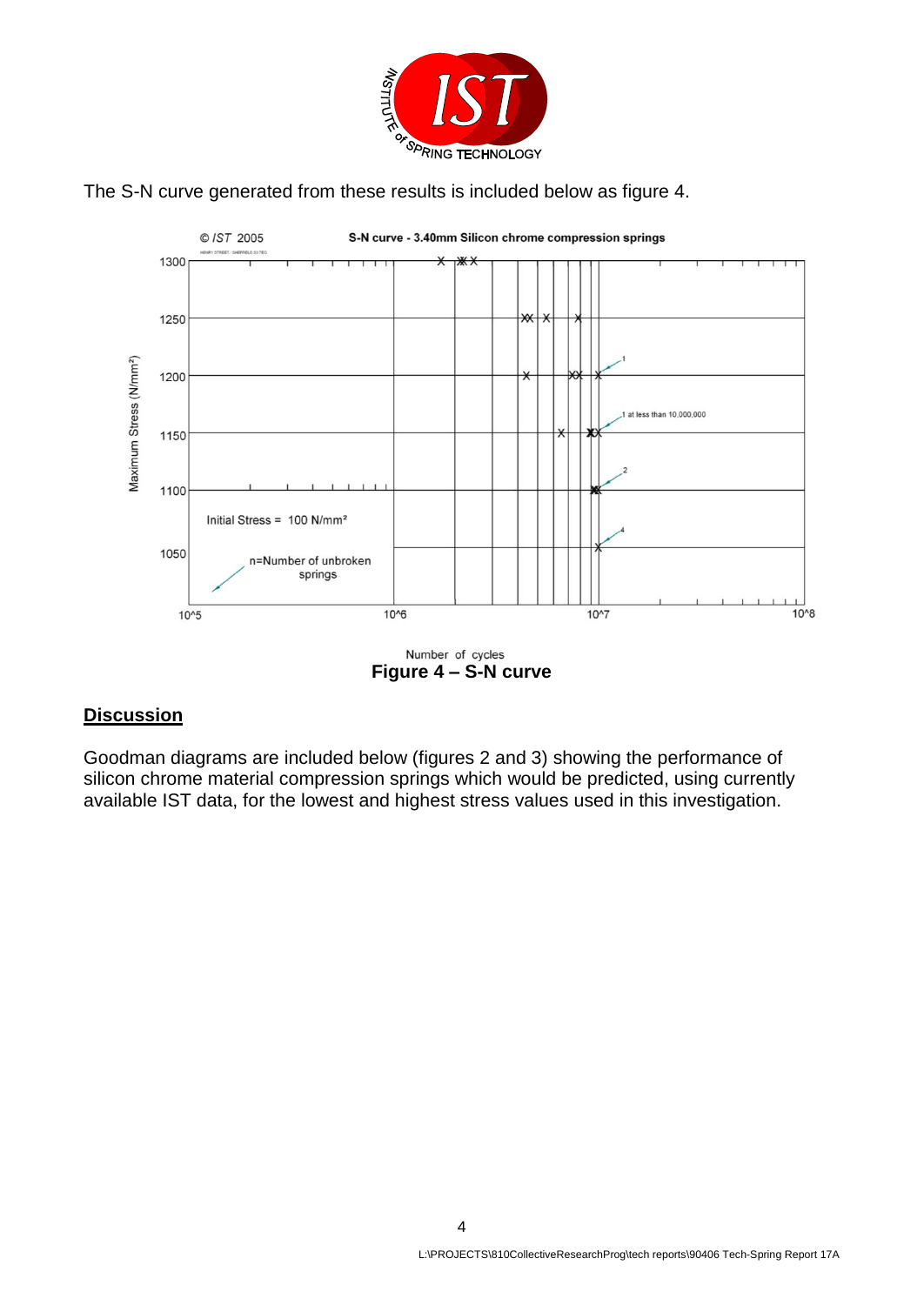



**Figure 2 – Fatigue prediction, 100 – 1050N/mm²**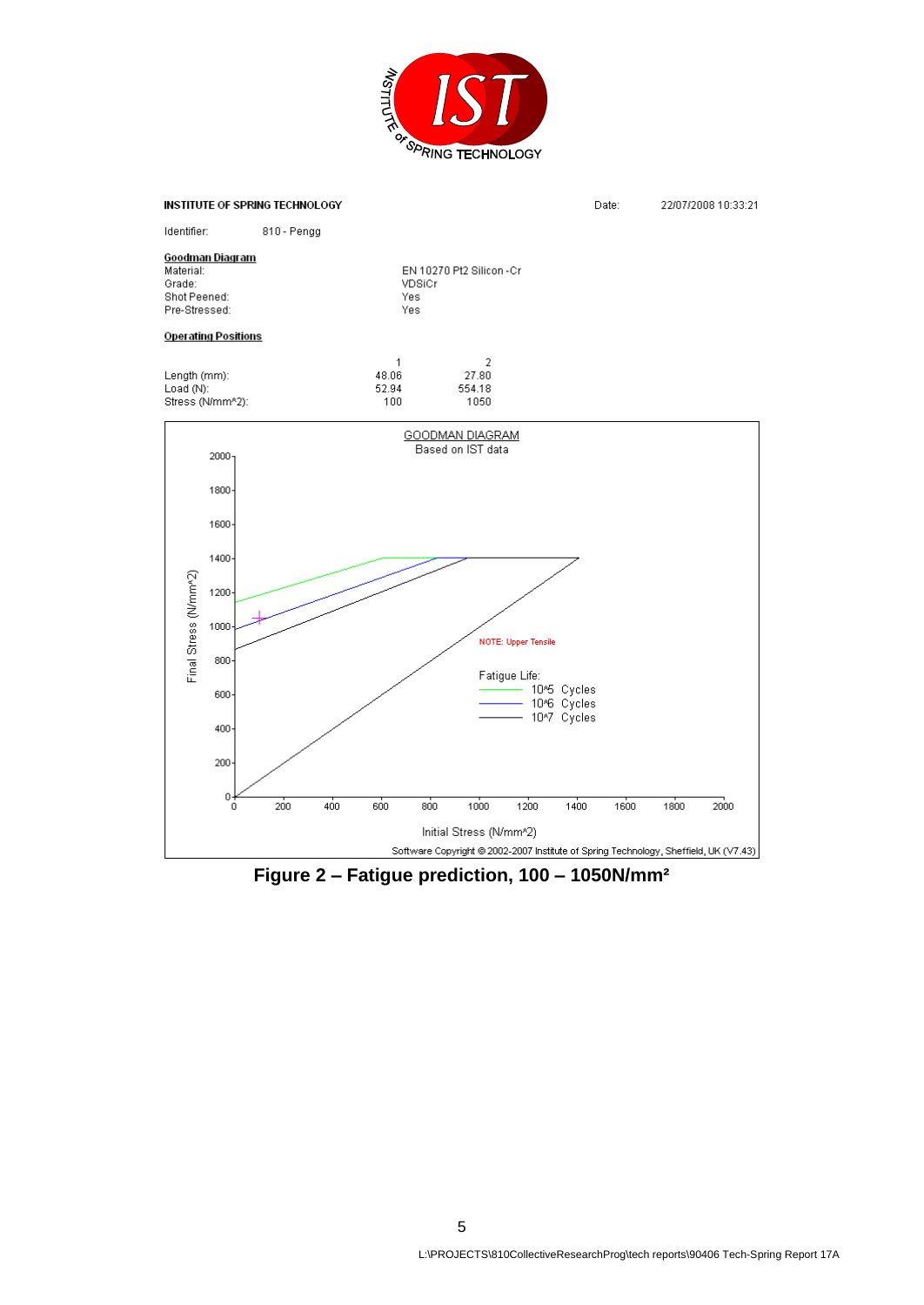![](_page_5_Picture_0.jpeg)

![](_page_5_Figure_1.jpeg)

**Figure 3 – Fatigue prediction, 100 – 1300N/mm²**

It can be seen from figure 2 (100 – 1050N/mm²) that a fatigue life of just less than 1,000,000 cycles is predicted, whereas the Pengg wire springs have achieved a life in excess of 10,000,000 cycles. From figure 3 (100 – 1300N/mm²) a fatigue life of less than 100,000 cycles is predicted, whereas the earliest recorded Pengg wire spring failure was at 1,864,390 cycles.

# **Data Incorporated into the Tech-Spring Toolkit 3**

As a result of the above testing the following data has been agreed and incorporated into the Tech-Spring toolkit 3:-

Material name: High strength Si Cr (Tech-Spring)

Size Range 2.5 – 5 mm diameter